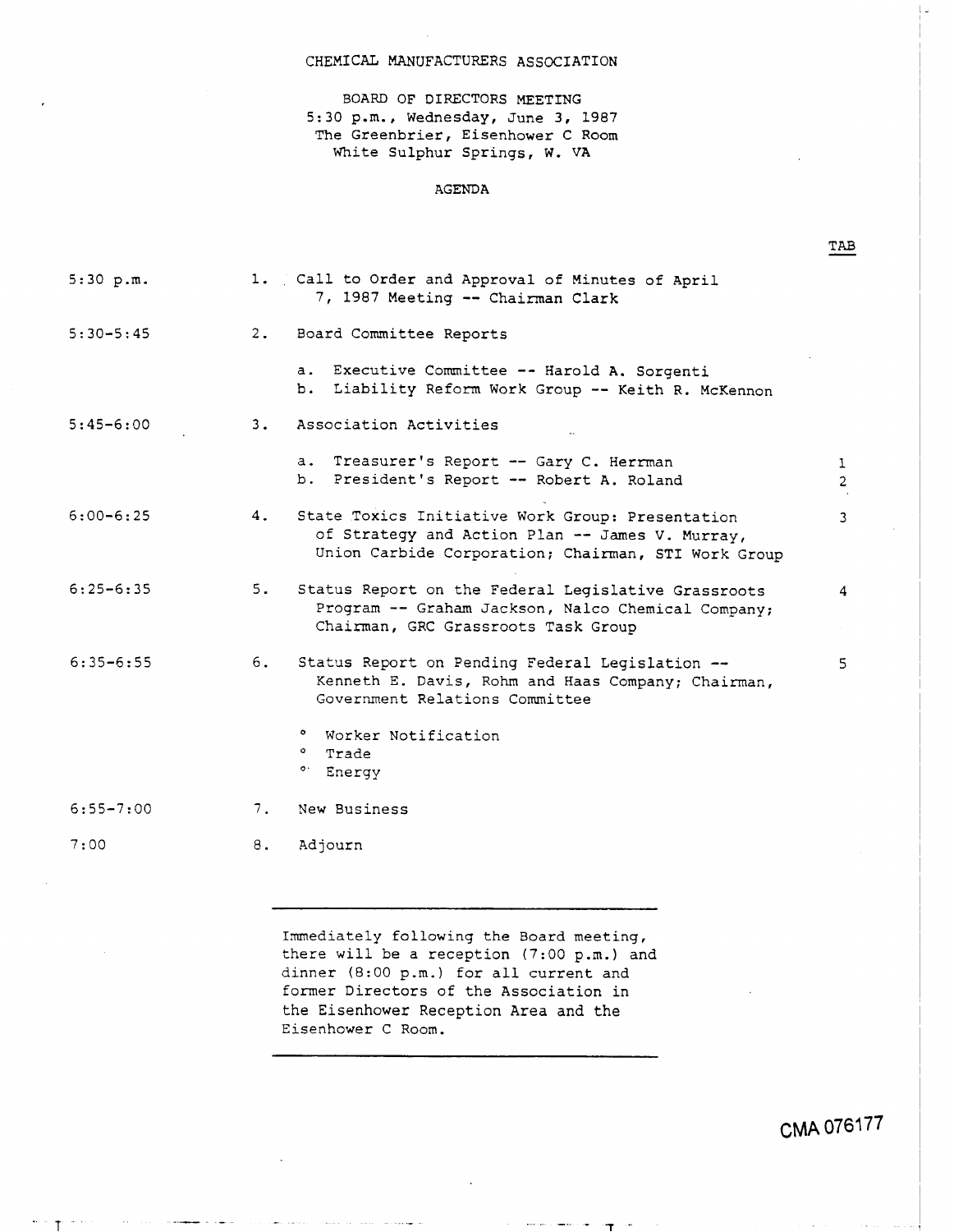MINUTES of the three-hundred thirteenth meeting of the Board of Directors of the Chemical Xanufacturers Association, Inc., held in the Eisenhower C Room, The Greenbrier, Uhite Sulphur Springs, West Virginia, on Wednesday, June 3, 1987, at 5:30 p.m. There were present:

Directors: W. H. Clark, Jr. - Chairman of the Board Robert C. Forney - Vice Chairman of the Board Harold A. Sorgenti - Chairman of the Executive Committee Robert A. Roland, President Dexter F. Baker Cyril C. Baldwin, Jr. Robert D. Kennedy<br>Alan Belzer Carl W. Lorentzen Alan Belzer<br>
Raymond F. Bentele<br>
Carl W. Lorentzen<br>
John S. Ludington Raymond F. Bentele<br>Robert D. Cadieux M. Eugene McBraver Robert D. Cadieux M. Eugene McBrayer<br>Vincent A. Calarco Meith R. McKennon Vincent A. Calarco Keith R. McKennon<br>Carlyle G. Caldwell (eorge J. McNally George J. McNally J. Douglas Campbell Howard M. Nelson<br>
Paul W. Chellgren L. John Polite. Paul W. Chellgren L. John Polite, Jr.<br>Lester E. Coleman Seymour S. Preston. Lester E. Coleman Seymour S. Preston, III <br>R. James Comeaux M. Whitson Sadler R. James Comeaux M. Whitson Sadler<br>
Harry Corless Move Roy Sambrook Harry Corless Roy Sambrook **A.** S. D'Amato Vincent **A.** Sarni Robert W. Davis<br>John T. Files Stenze Edwin L. Stenze Edwin L. Stenzel<br>O. Edward Wall Vincent L. Gregory, Jr. 0. Edward Wall<br>David S. Hollingsworth Robert G. Wallace David S. Hollingsworth Robert G. Wallace Robert G. Weeks Robert C. Hyndman John W. Johnstone, Jr. Konrad N. Weis

Chong Y. Yoon

General Counsel:

Secretary: Charles W. Van Vlack<br>Treasurer: Gary C. Herrman Gary C. Herrman<br>David F. Zoll

By Invitation: Albert J. Costello - American Cyanamid Company Geraldine V. Cox - CMA Kenneth E. Davis - Rohm and Haas Company Earnest W. Deavenport - Eastman Kodak Company Ernest H. Drew - Hoechst Celanese Corporation Clyde H. Greenert - Union Carbide Corporation Edward D. Griffith - ARC0 Chemical Company Jon C. Holtzman - CMA E. Hamilton Hurst - Nalco Chemical Company Graham Jackson - Nalco Chemical Company Fred W. Montanari - NL Chemicals, Inc. **3ames** V. Murray - Union Carbide Corporation Paul F. Oreffice - The Dow Chemical Company Vernon R. Rice - E. I. du Pont de Nemours & Company F. Quinn **Stepan** - Stepan Company William M. Stover - CMA William H. Westendorf - CMA Ben Woodhouse - Dow Chemical U.S.A.

CMA 076178

+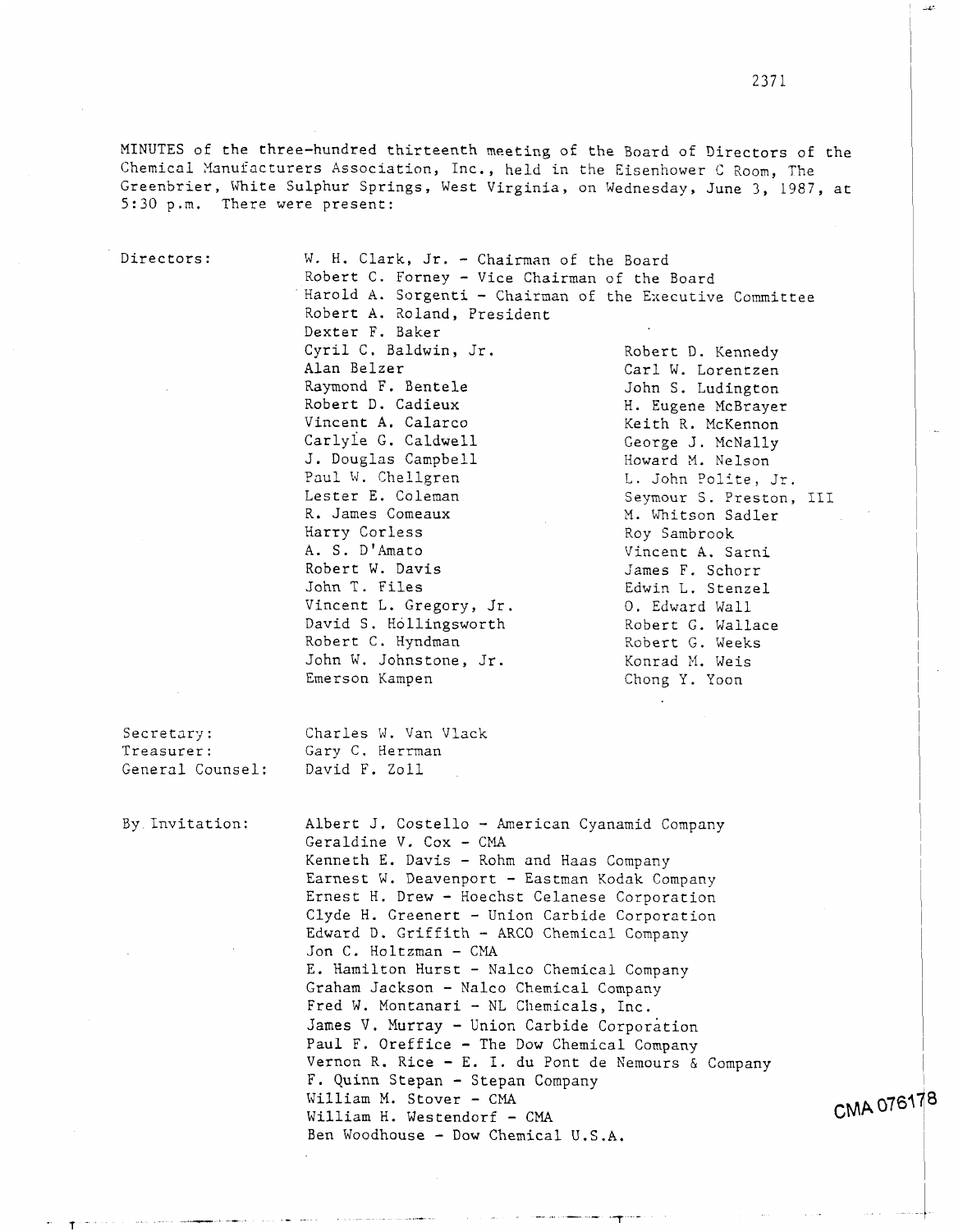### 1. MINUTES OF THE APRIL 7, 1987 MEETING

The meeting was called to order at 5:30 p.m. by Chairman Clark. The minutes of the April 7, 1987 meeting were approved as distributed. Mr. Clark welcomed the new Directors.

#### 2. REPORT OF THE EXECUTIVE COMMITTEE

Chairman Sorgenti reported the items discussed and the actions taken at both the Officers Planning Meeting (June 2-3) and the Executive Committee meeting (June *3).* 

Major areas addressed at the Officers Planning Meeting included the Regional Executive Contact Meeting Program; membership and membership criteria; relations with other associations; Board and Executive Committee meetings and activities; establishment of Board committees to pursue.issue and program pritached as Exhibit A. orities; and increases in the Catalyst Awards. A summary of these items is at-

With respect to the Catalyst Awards, the Executive Committee agreed to increase the 1987 and future year awards for national winners from \$1,500 to \$5,000 and for regional winners from \$500 to \$2,500.

Mr. Sorgenti requested that directors submit their ideas on suggested program or issue areas where the formation of new Board committees would be appropriate, together with an indication of their preference as to which group they would be willing to serve on or chair. This input was requested to be sent to Mr. Roland no later than mid-July, so that recommendations could be prepared for the Officers' review in early August, with final action expected at the August 31- September 1 Board meeting.

Items discussed and actions taken at the Executive Committee meeting included:

- *0*  Approved several committee appointments;
- *0*  Heard a report on the Officers' Planning Meeting;
- *0*  Approved increased awards for the Catalyst Award program;
- *0*  Approved a preliminary plan on responding to state toxics initiatives;
- *0*  Approved reactivation of the Association's energy program which had been eliminated as a part of budget cuts in the spring of 1986;
- *0*  Heard a report on the updated results of the air quality survey nnd approved its use in Clean Air Act advocacy;
- *0*  Approved a phased-in fee schedule for new members;

*0*  Discussed the Association's position on worker notification legislation and agreed to the insertion of supportive and clarifying language in Chairman Clark's annual address to the membership.

**CMA** 0761 79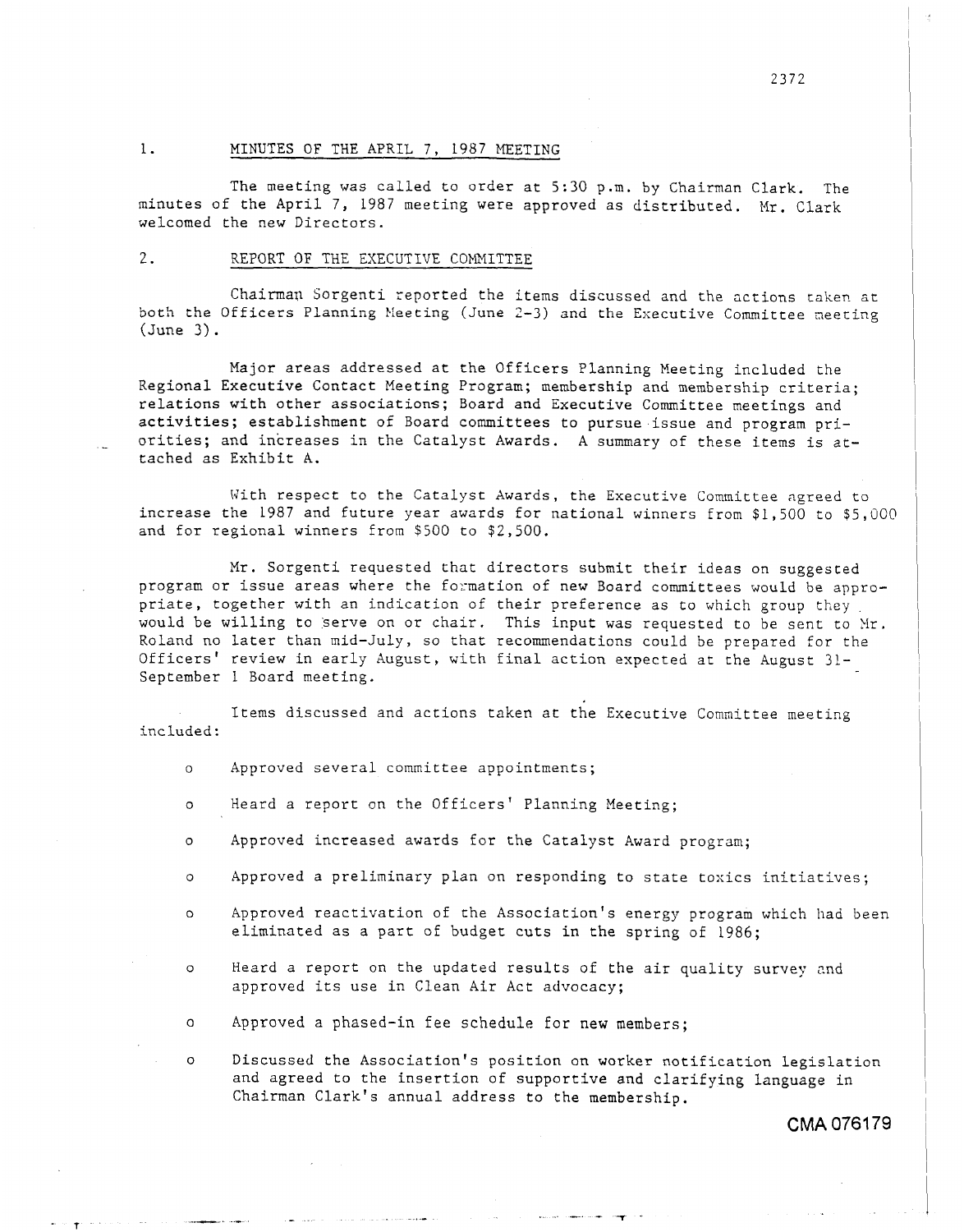#### 3. REPORT OF THE LIABILITY REFORM WORK GROUP

Mr. McKennon reported as Chairman of the Executive Committee's Liability Reform Work Group which had been in existence since September 1986. He reported on the following specific activities and developments:

- o First priority of the group was to catalyze the industry's efforts on state tort reform. A program was adopted by the Board at the November 1986 meeting and progress is being made state-by-state.
- o Tort reform/product liability remains a goal at the federal level. While the outlook remains difficult, prospects have recently improved, particularly in the House.
- o An ares of growing concern is the ATSDR-related provisions of SARA.
- o The late-May meeting of the group focused on the longer term objectives of the group and the tasks which need to be accomplished in order for the Board to be able to evaluate its options for future action.
- o **A** report and discussion of liability issues is scheduled for the August *31* Board meeting.
- o The work group will continue to focus on the long-term issues and options and more recommendations for action to the Board.

Chairman Clark thanked Mr. McKennon for his service on the Board and the group and indicated that Mr. Gregory would be serving as the new chairman of the LRWG.

#### *4.* TREASURER'S REPORT

Xr. Herman reported that through the eleven months ending April 30, the Association had received revenues of \$14,071,500 and had incurred expenses of *\$11,345,400.* He indicated that the process of closing the books for the year was under way and that the year-end Treasurer's Report analyzing variances would be mailed when that process was completed. He estimated that the Association would end the year with revenues slightly above budget, expenses about 1% - *2%* below budget, with a resulting contribution to reserves of \$100,000 - \$200,000. Reserves would then be about \$5.9 million.

#### 5. PRESIDENT'S REPORT

Dr. Cox reported on the results of the latest CMA survey of the chemical industry's hazardous waste disposal practices and trends.

### 6. STATE TOXICS INITIATIVES

Mr. Murray reported on the activities of the State Toxics Initiatives Work Group (STIWG). He indicated that the implementation of Proposition 65 in California is a problem which we don't know the full magnitude of as yet. CMA's

# **CMA** 0761 **80**

2373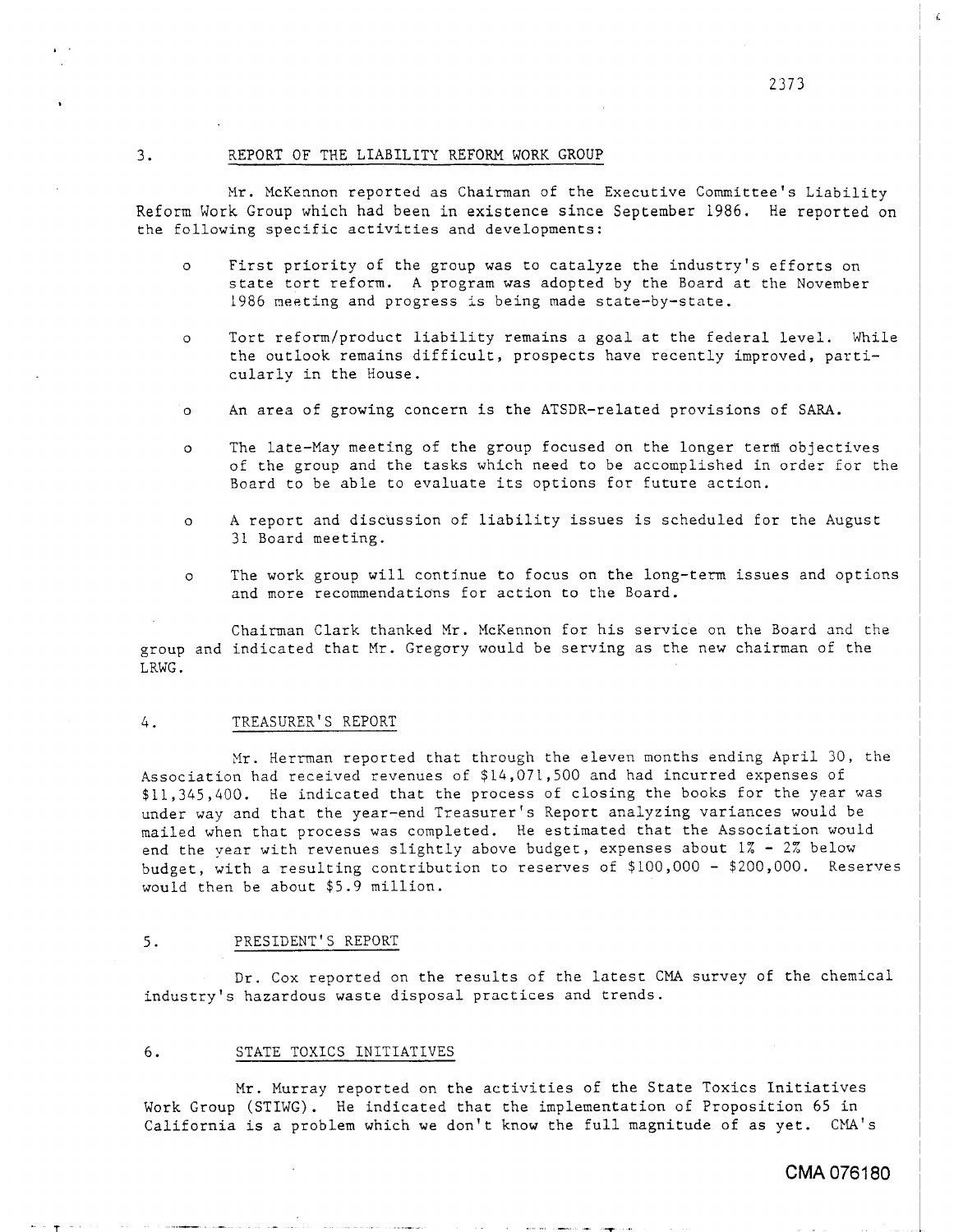He referenced Exhibit B as to the objectives of the STIWG and reported on ongoing national coalitioning activities and the lessons learned from California which included:

- *<sup>0</sup>*Few voters were educated on the issue -- they reacted to the ballot language ;'
- o Few voters saw risk to themselves from the initiative;
- *o* Lack of early money hindered early campaign activities.

Mr. Murray then presented the proposed action plan which the Executive Committee had approved earlier in the day which included:

- o Use of CMA budgeted ''seed'' money for eight priority states to be used to engage local consultants, initiate local coalitioning, and develop a state specific contingency plan.
- o Development of a funding plan which would include an industry-wide "pledge" of resources (company-by-company), preauthorization to commit the funds to individual state campaigns, and preclearance of any legal hurdles to the contribution of such funds to state campaigns.
- o The development of a specific action plan for Oregon, including the engagement of a local initiative consultant, exploratory work on a local coalition, and the development of a "model" initiative for possible introduction in Oregon, incorporating industry acceptable principles on groundwater, air and/or waste minimization issues.

ON MOTION, duly made and seconded, it was

VOTED to adopt the proposed plan as outlined above and, as set forth in Exhibit B, and as approved at the Executive Committee meeting.

#### 7. FEDERAL GRASSROOTS PROGRAM

Mr. Jackson presented a status report on the Association's federal legislative grassroots program. He focused on the key developments and improvements to the program in the past two years which included: Emphasizing relationship building; expanding the number of member company participants; renewing the grassroots manager assignments; developing more congressional liaison representatives in key districts; and developing and training the grassroots managers. He indicated that while substantial progress had been made in building the infrastructure of the program, there was still insufficient participation from the full membership for the program to reach its potential.

He recommended four areas for Board and individual Director action:

*0* 

**T** 

Increase the top-down commitment to the Association's grassroots program within individual companies;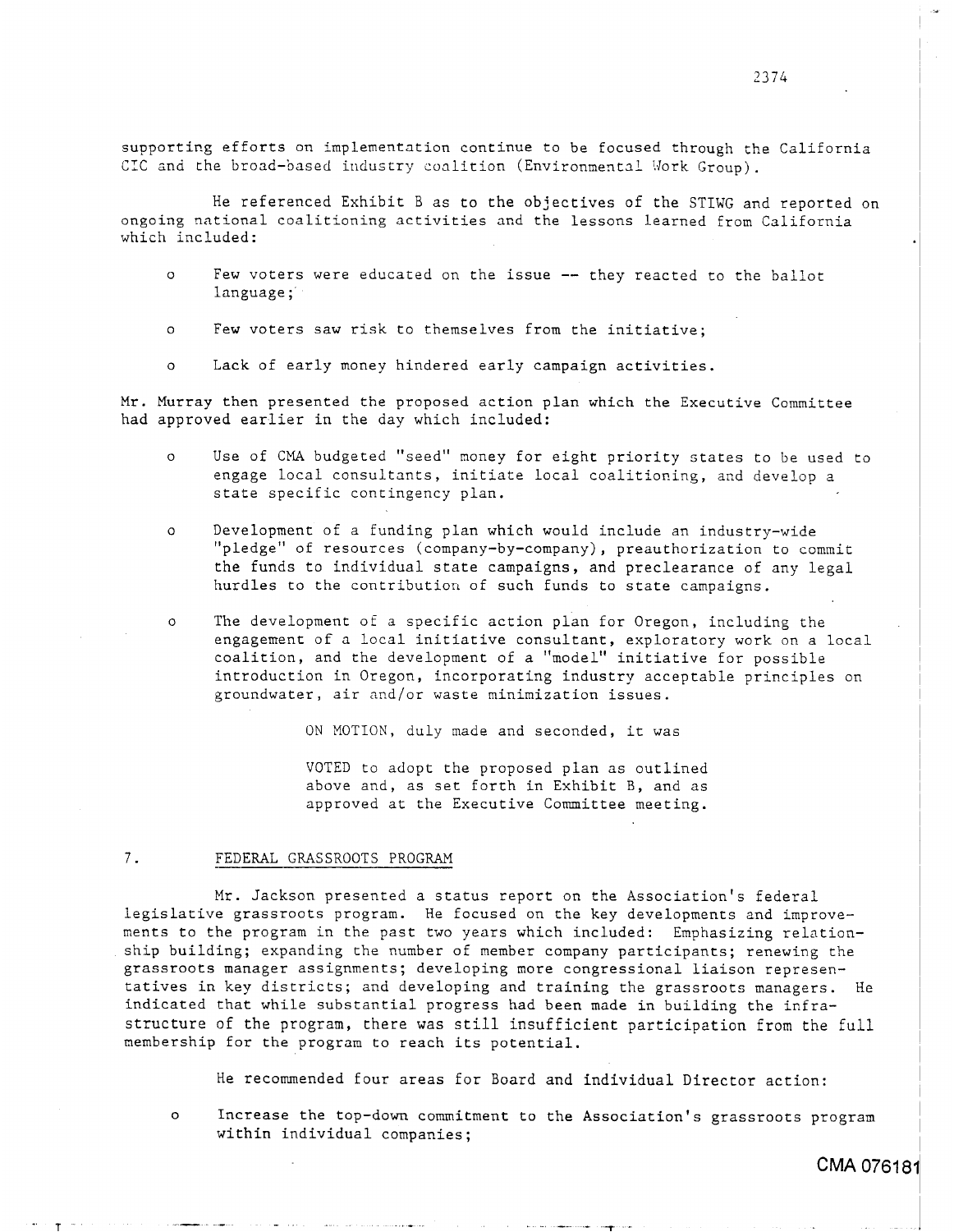- Establish or strengthen individual company grassroots programs; *0*
- 0 **As** a Board, consider ways to encourage broader participation in grassroots activities **from** the entire membership, including a possible awards or recognition program;
- *o* As a Board, consider developing a generic message for delivery through <sup>I</sup> the program.

Foilowing Mr. Jackson's presentation, Chairman Clark requested that the Board endorse the activities of the grassroots program. **A** motion to this effect was made, seconded and voted. **Mr.** Clark further requested that the suggestions contained in Mr. Jackson's report be sent to the Board for individual follow-up.

## 8. FEDERAL LEGISLATION

Mr. Davis presented a status report on key pieces of pending federal legislation. With respect to worker notification, he reviewed developments since the Board approved a position in April which endorsed the Metzenbaum bill on the condition that a list of changes be made. Those changes have been made. The House bill had emerged from committee and is ready for floor action. In the Senate, he indicated that the bill should be out of committee by July and that floor action should follow quickly thereafter. He reported that the NAM and U.S. Chamber remained opposed to the legislation. Mr. Clark indicated his intent to insert comments on the worker notification legislation into his annual address to the membership and he reviewed those comments with the Board.

Mr. Davis then reviewed developments on the trade legislation, particularly the Senate bill. A significant CMA victory in the Senate was the inclusion of language recognizing import-sensitive products and establishing procedures to deal with them through the trade agencies. Mr. Baker raised the issue whether CM was opposed to the 1% import fee (tax). Mr. Davis indicated that it was his opinion that CMA's long-standing position was to oppose these type of levies. There was no dissent to his statement. Dr. Forney inquired as to whether Board visits to the Congress would be requested. Mr. Davis responded that those visits have beer. included as a contingency in the trade work plan and that they might be requested when the bill goes to conference, possibly as soon as July.

Finally, Mr. Davis reviewed energy developments in general and the Bentsen amendment to the trade bill in particular. He indicated that CMA had filed comments in opposition to the Bentsen amendment, focusing on the potential in the amendment for the imposition of an oil import fee. Mr. Kennedy commented on the Executive Committee's action to reactivate the Association's energy program, particularly with respect to opposing energy taxes or fees.

Mr. Sorgenti made several additional comments on the worker notification legislation and the process and basis by which CMA arrived at its position. It was agreed to send a follow-up communication to the Executive Contacts on this issue.

# 9. MEMBERSHIP FEE SCHEDULE **CMA 076182**

Mr. Van Vlack presented a resolution providing for a phased-in fee schedule for new member companies joining the Association. He indicated the resolution had been approved by the Executive Committee as part of an overall membership recruitment effort.

I